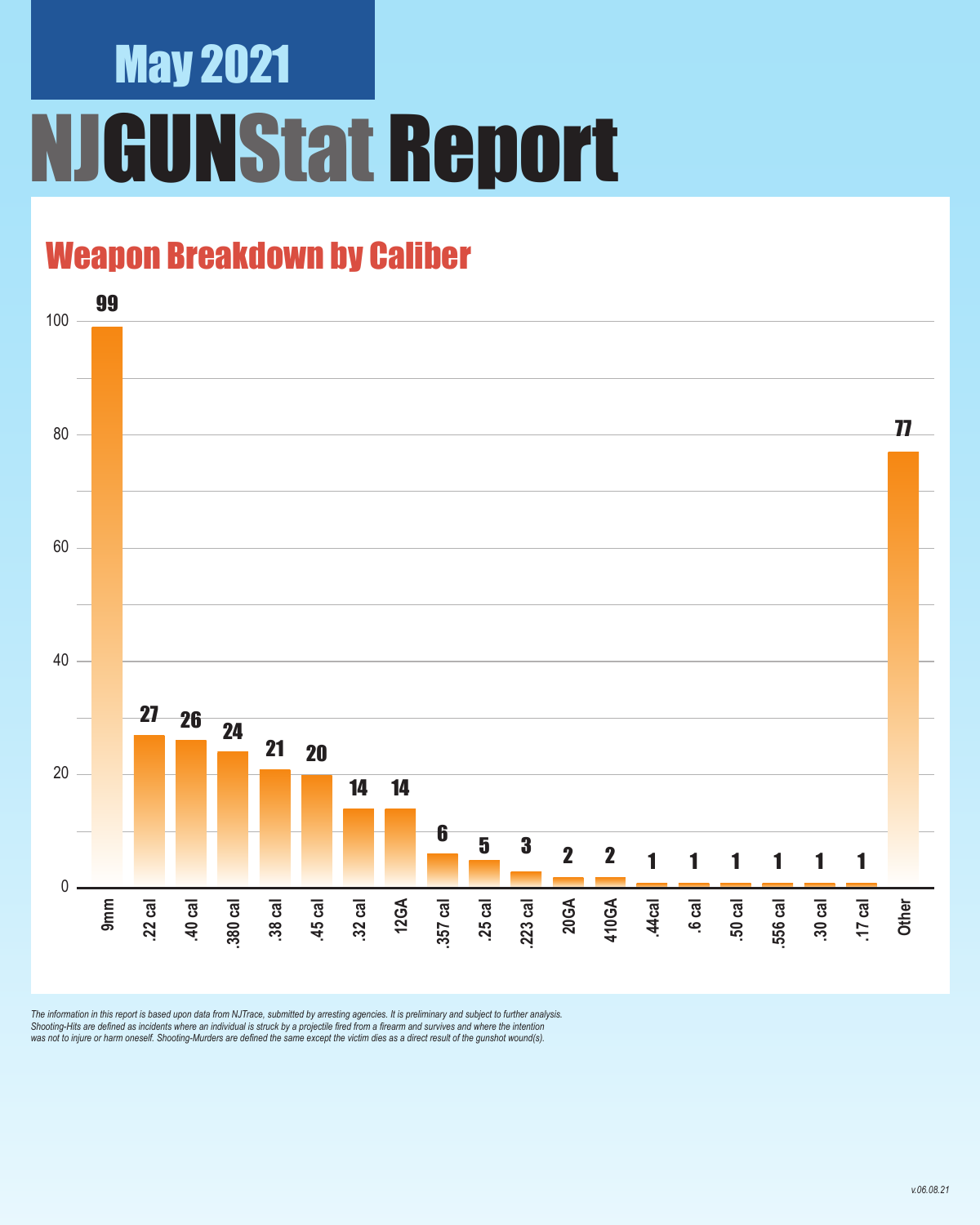# May 2021 UNStat Report

#### Gun Recovery Numbers Statewide

| <b>Total Crime Guns Recovered</b>                    | 346 |
|------------------------------------------------------|-----|
| Found Property/Turned in                             | 145 |
| <b>Guns with Possessors</b>                          | 201 |
| Individuals Arrested with<br>more than One Crime Gun | 12  |

#### New Jersey Counties



#### New Jersey Cities



*The information in this report is based upon data from NJTrace, submitted by arresting agencies. It is preliminary and subject to further analysis. Shooting-Hits are defined as incidents where an individual is struck by a projectile fired from a firearm and survives and where the intention*  was not to injure or harm oneself. Shooting-Murders are defined the same except the victim dies as a direct result of the gunshot wound(s).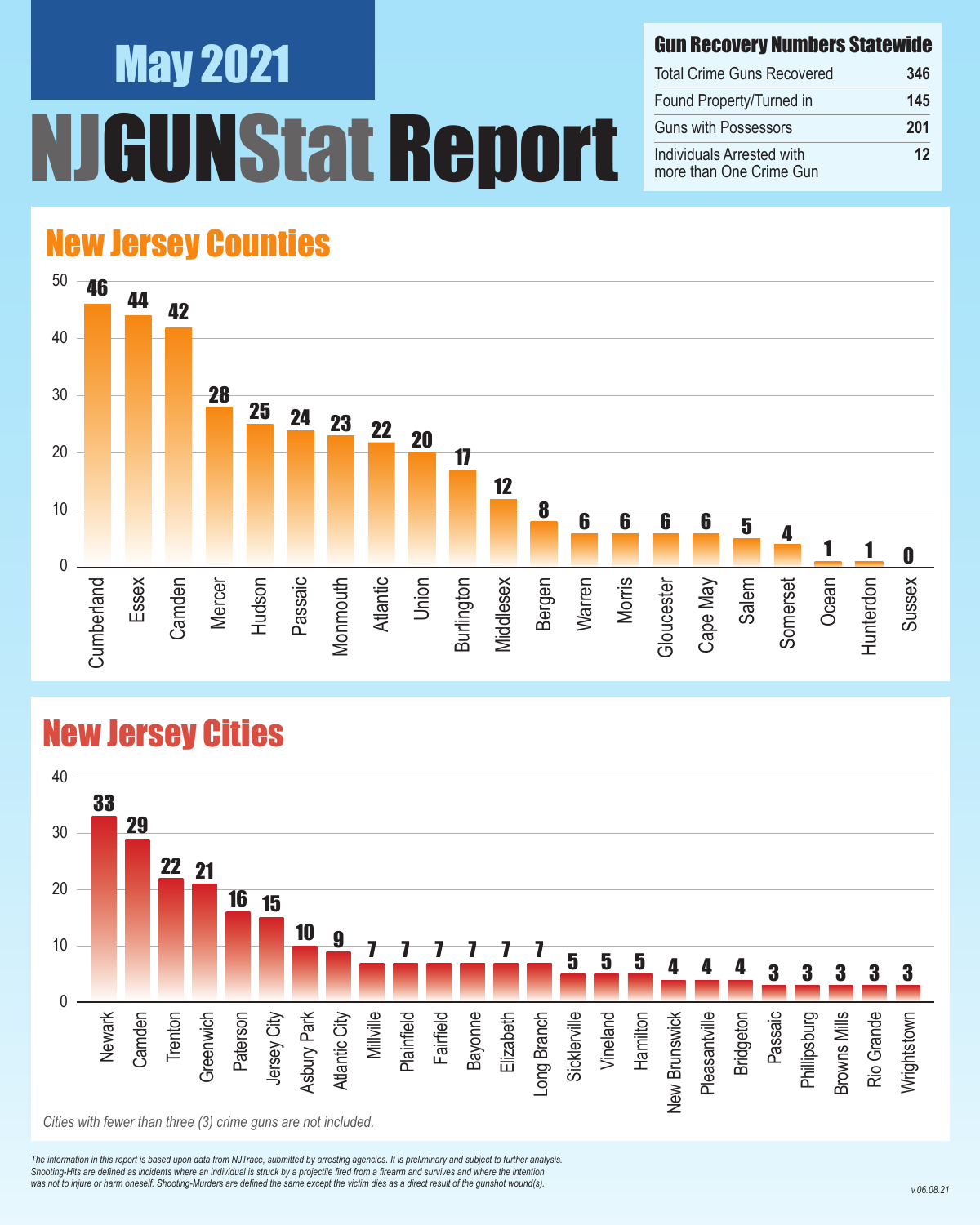### May 2021 NJGUNStat Report

### Weapon Breakdown by Manufacturer



*This chart reflects the information provided to the New Jersey State Police through NJTrace, a statewide program that relies on local police departments to input data on guns used in the commission of a crime. This chart does not rely on any reports from the federal Bureau of Alcohol, Tobacco, Firearms and Explosives (ATF). The information is preliminary and subject to further analysis.*